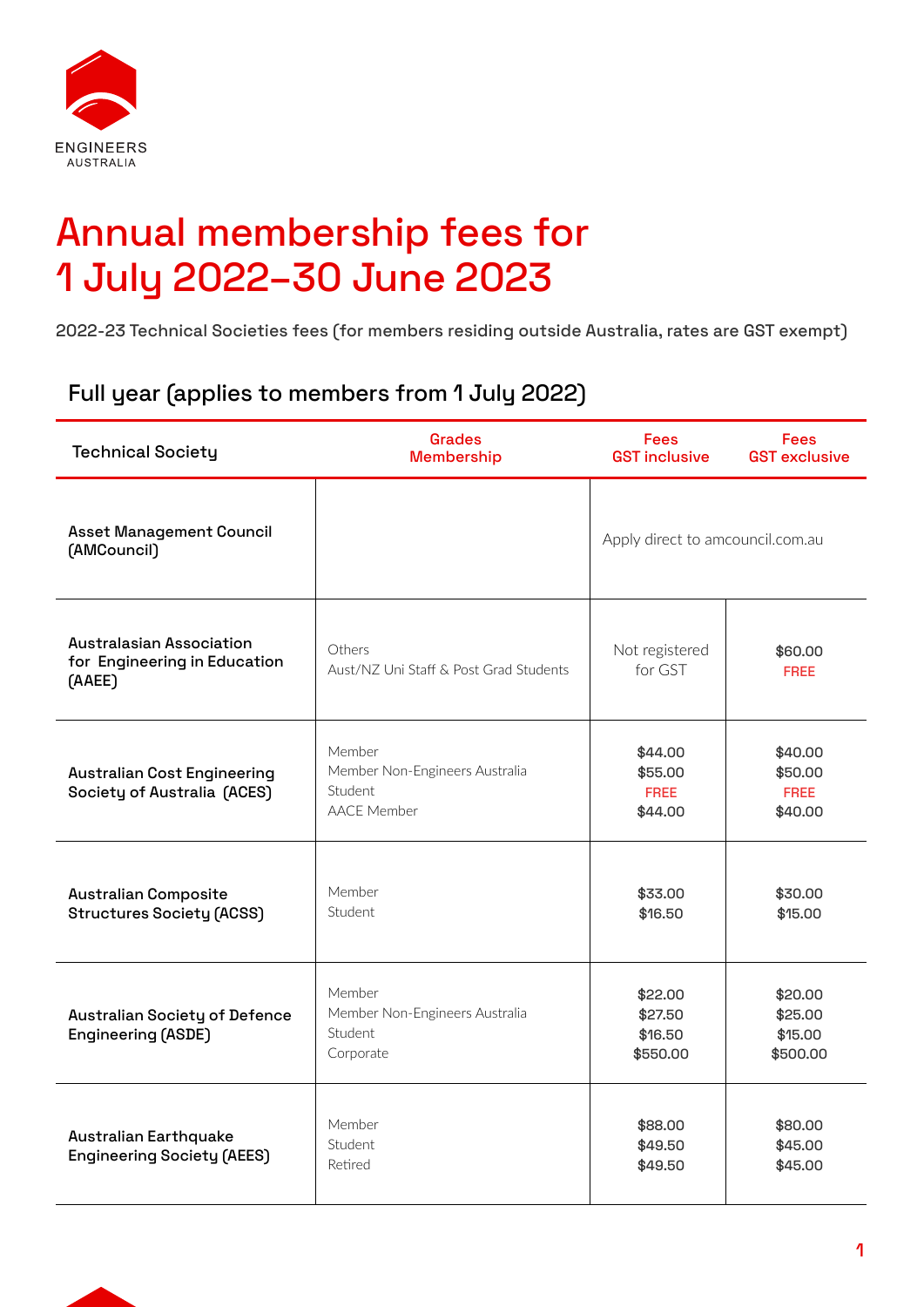

| <b>Technical Society</b>                                           | <b>Grades</b><br><b>Membership</b>                                                                                                                                                                                                                                                                                                                                                                                                                                              | <b>Fees</b><br><b>GST inclusive</b>                                                                                                                               | <b>Fees</b><br><b>GST exclusive</b>                                                                                                                               |
|--------------------------------------------------------------------|---------------------------------------------------------------------------------------------------------------------------------------------------------------------------------------------------------------------------------------------------------------------------------------------------------------------------------------------------------------------------------------------------------------------------------------------------------------------------------|-------------------------------------------------------------------------------------------------------------------------------------------------------------------|-------------------------------------------------------------------------------------------------------------------------------------------------------------------|
| Australasian Fluid & Thermal<br><b>Engineering Society (AFTES)</b> | Member                                                                                                                                                                                                                                                                                                                                                                                                                                                                          | \$16.50                                                                                                                                                           | \$15.00                                                                                                                                                           |
| <b>Australian Geomechanics</b><br>Society (AGS)                    | Corporate Member<br>Member Engineers Australia<br>Member Engineers Australia*<br>Member Non-Engineers Australia<br>Member Non-Engineers Australia*<br>Retired Member<br>Retired Member*<br>Retired Member Non-Engineers Australia<br>Retired Member Non-Engineers Australia*<br>P/Grad Member Engineers Australia<br>P/Grad Member Engineers Australia*<br>P/Grad Member Non-Engineers Australia<br>P/Grad Member Non-Engineers Australia*<br>U/Grad Student (conditions apply) | \$825.00<br>\$198.00<br>\$176.00<br>\$220.00<br>\$198.00<br>\$99.00<br>\$77.00<br>\$110.00<br>\$88.00<br>\$99.00<br>\$77.00<br>\$110.00<br>\$88.00<br><b>FREE</b> | \$750.00<br>\$180.00<br>\$160.00<br>\$200.00<br>\$180.00<br>\$90.00<br>\$70.00<br>\$100.00<br>\$80.00<br>\$90.00<br>\$70.00<br>\$100.00<br>\$80.00<br><b>FREE</b> |
| <b>Australian Society for Bulk</b><br>Solids Handling (ASBSH)      | Member<br>Student<br>Retired<br>Corporate                                                                                                                                                                                                                                                                                                                                                                                                                                       | \$77.00<br>\$22.00<br>\$33.00<br>\$605.00                                                                                                                         | \$70.00<br>\$20.00<br>\$30.00<br>\$550.00                                                                                                                         |
| <b>Australian Society for Concrete</b><br>Pavements (ASCP)         |                                                                                                                                                                                                                                                                                                                                                                                                                                                                                 | Apply direct<br>to ASCP<br>concretepavements.<br>com.au                                                                                                           |                                                                                                                                                                   |
| Australian Shotcrete Society<br>(AuSS)                             | Member<br>Student                                                                                                                                                                                                                                                                                                                                                                                                                                                               | \$33.00<br><b>FREE</b>                                                                                                                                            | \$30.00<br><b>FREE</b>                                                                                                                                            |

*\* with electronic Journal*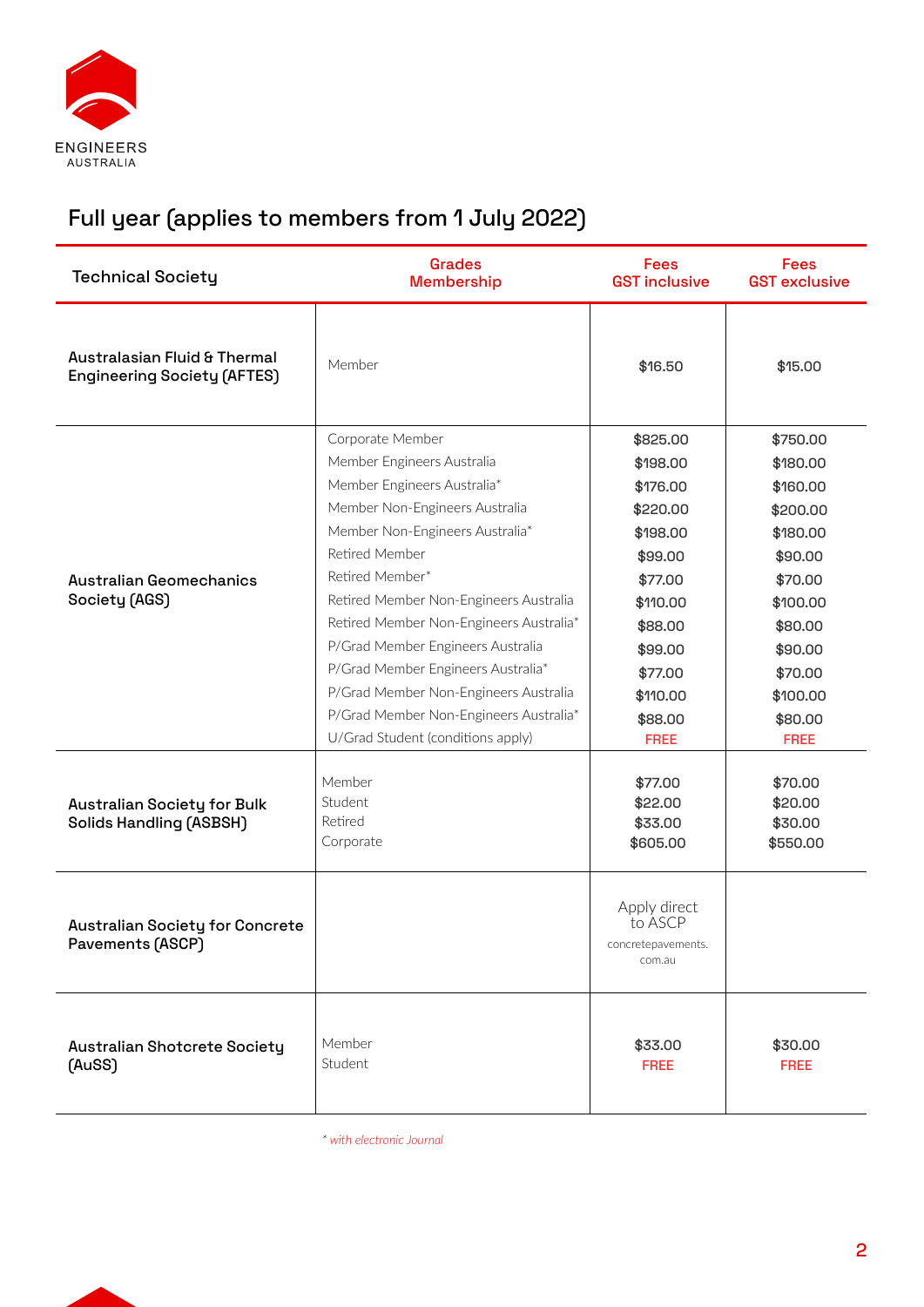

| <b>Technical Society</b>                              | <b>Grades</b><br><b>Membership</b>                                                                                                                                                  | <b>Fees</b><br><b>GST inclusive</b>                                                              | <b>Fees</b><br><b>GST exclusive</b>                                                              |
|-------------------------------------------------------|-------------------------------------------------------------------------------------------------------------------------------------------------------------------------------------|--------------------------------------------------------------------------------------------------|--------------------------------------------------------------------------------------------------|
| <b>Australian Tunnelling Society</b><br>(ATS)         | Member<br>First Year Graduate<br>Student<br>Retired Member<br>Silver Corporate<br>Gold Corporate<br>Platinum Sponsorship                                                            | \$99.00<br>\$49.50<br><b>FREE</b><br>\$49.50<br>\$440.00<br>\$880.00<br>\$4,950.00               | \$90.00<br>\$45.00<br><b>FREE</b><br>\$45.00<br>\$400.00<br>\$800.00<br>\$4,500.00               |
| Australian Particle Technology<br>Society (APTS)      | Member Engineers Australia<br>Member Non-Engineers Australia<br>Student Engineers Australia<br>Student Non-Engineers Australia<br>Retired                                           | \$27.50<br>\$44.00<br>\$5.50<br>\$11.00<br>\$11.00                                               | \$25.00<br>\$40.00<br>\$5.00<br>\$10.00<br>\$10.00                                               |
| <b>Electric Energy Society of</b><br>Australia (EESA) |                                                                                                                                                                                     | Apply direct<br>to EESA<br>eesa.asn.au                                                           |                                                                                                  |
| Electromagnetic Compatibility<br>Society (EMC)        | Member Engineers Australia<br>Member Non-Engineers Australia<br>Student<br>Retired<br>Corporate                                                                                     | \$110.00<br>\$115.50<br><b>FREE</b><br>\$27.50<br>\$550.00                                       | \$100.00<br>\$105.00<br><b>FREE</b><br>\$25.00<br>\$500.00                                       |
| Industrial Engineers of Australia<br>(IEA)            |                                                                                                                                                                                     | Apply direct<br>to IFA<br>iea.org.au                                                             |                                                                                                  |
| Materials Australia (MA)                              | Individual<br>Retired<br>Unemployed (apply other)<br>Student Membership<br>CMat P (apply other)<br>CMatP Track (apply other)<br>Standard Company<br>Premium Company<br>Premium Plus | \$240.00<br>\$88.00<br>N/A<br>\$30.00<br>\$290.00<br>N/A<br>\$630.00<br>\$1,260.00<br>\$1,890.00 | \$218.18<br>\$80.00<br>N/A<br>\$27.27<br>\$263.64<br>N/A<br>\$572.73<br>\$1,145.45<br>\$1,718.18 |

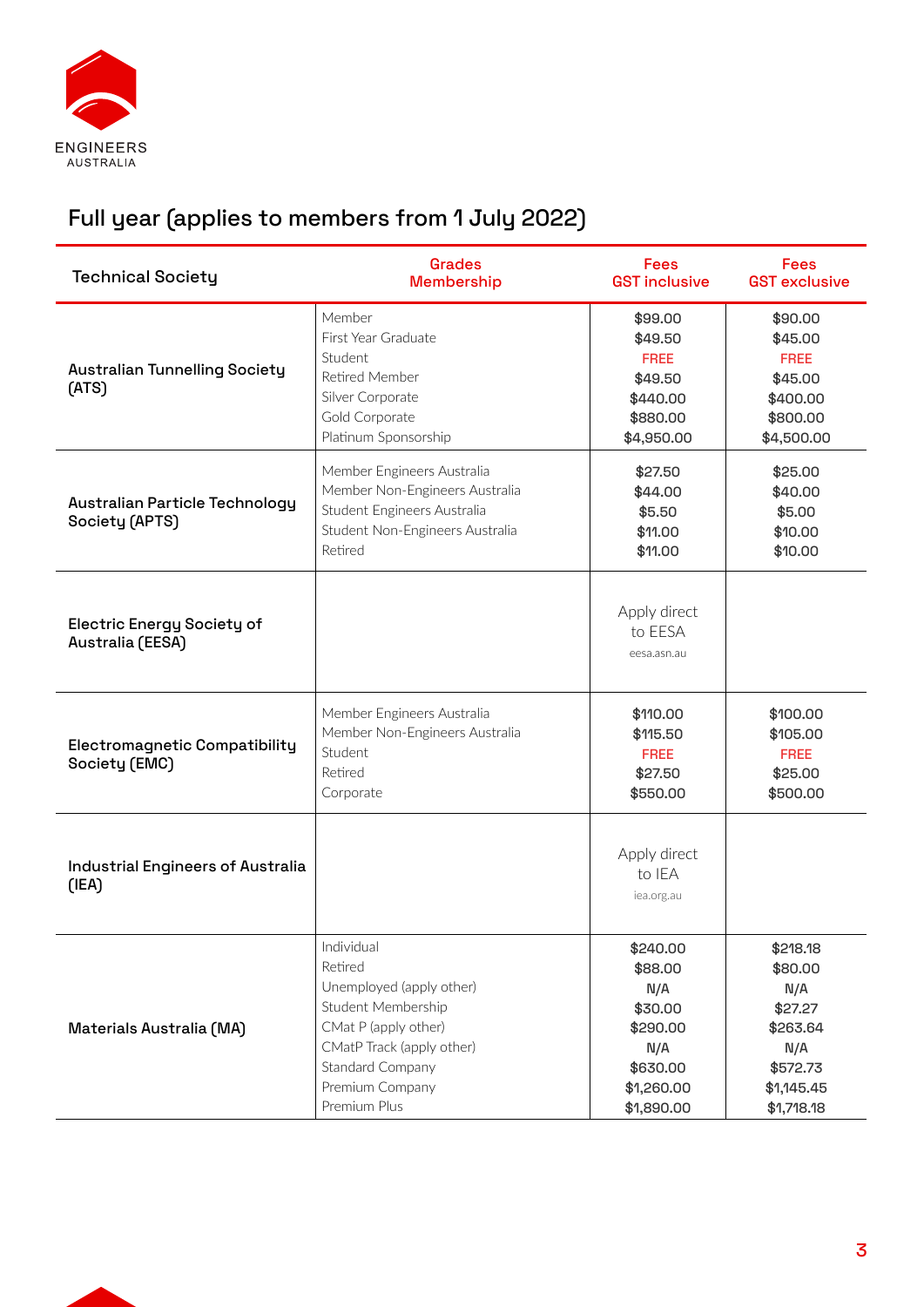

| <b>Technical Society</b>                                                                   | <b>Grades</b><br><b>Membership</b>                                                                                                  | <b>Fees</b><br><b>GST inclusive</b>                                                  | <b>Fees</b><br><b>GST exclusive</b>                                                             |
|--------------------------------------------------------------------------------------------|-------------------------------------------------------------------------------------------------------------------------------------|--------------------------------------------------------------------------------------|-------------------------------------------------------------------------------------------------|
| <b>Mining Electrical &amp; Mining</b><br><b>Mechanical Engineering Society</b><br>(MEMMES) | Member Engineers Australia<br>Member Non-Engineers Australia<br>Student<br>Retired<br>Life Member<br>Corporate Sponsor              | \$66.00<br>\$99.00<br>\$22.00<br>\$22.00<br><b>FREE</b><br>\$330.00                  | \$60.00<br>\$90.00<br>\$20.00<br>\$20.00<br><b>FREE</b><br>\$300.00                             |
| Mine Subsidence Technology<br>Society (MSTS)                                               | Member Engineers Australia<br>Member Non-Engineers Australia<br>Retired/Student/Unemployed                                          | \$44.00<br>\$44.00<br>\$11.00                                                        | \$40.00<br>\$40.00<br>\$10.00                                                                   |
| Railway Technical Society of<br>Australia (RTSA)                                           | Member - Australian Resident<br>Members - Overseas Resident<br>Graduate<br>Student<br>Retired<br>Life Member<br>Corporate Supporter | \$93.50<br>\$36.50<br><b>FREE</b><br><b>FREE</b><br><b>By Invitation</b><br>\$618.50 | \$85.00<br>\$68.50<br>\$33.18<br><b>FREE</b><br><b>FREE</b><br><b>By Invitation</b><br>\$562.27 |
| Red R Australia (RedR)                                                                     | Member                                                                                                                              | \$88.00                                                                              | \$80.00                                                                                         |
| <b>Risk Engineering Society (RES)</b>                                                      | Member<br>Student- Full Time<br>Student Non-Engineers Australia<br>Retired<br>Corporate A<br>Corporate B                            | \$55.00<br><b>FREE</b><br>\$27.50<br>\$27.50<br>\$275.00<br>\$550.00                 | \$50.00<br><b>FREE</b><br>\$25.00<br>\$25.00<br>\$250.00<br>\$500.00                            |
| <b>Royal Aeronautical Society</b><br><b>Australian Division (RaeS)</b>                     | Affiliate (Open to Australian Residents only)                                                                                       | Apply direct to<br>raes.org.au/membership/                                           |                                                                                                 |
| Society of Fire Safety (SFS)                                                               | Member<br>Student Engineers Australia<br>Student Non-Engineers Australia                                                            | \$145.00<br>\$22.00<br>\$33.00                                                       | \$131.82<br>\$20.00<br>\$30.00                                                                  |